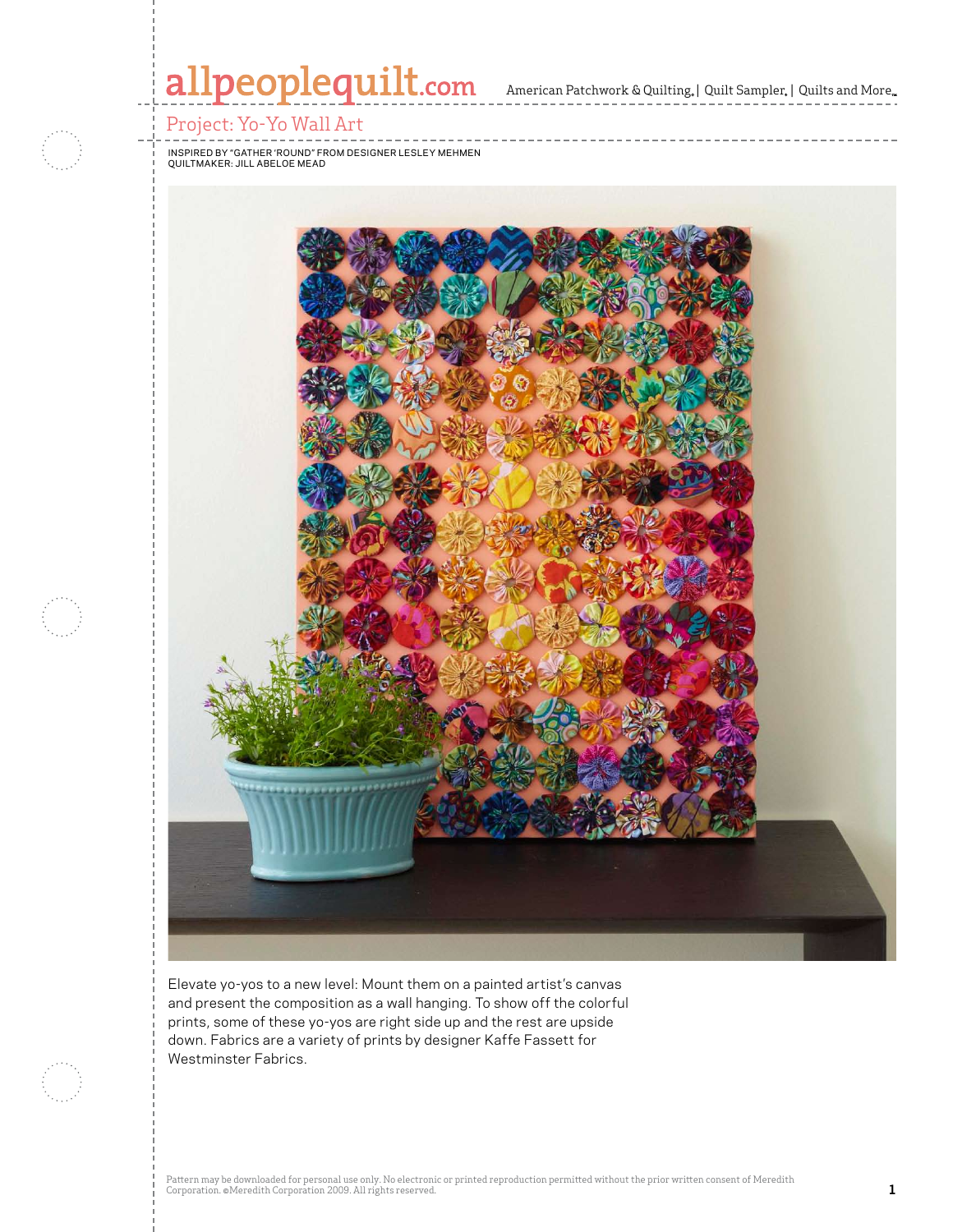# peoplequilt.com

Project: Yo-Yo Wall Art

#### **Materials**

- **•**  130—5" squares assorted prints (yo-yos)
- **•**  <sup>16</sup>×20" prestretched and primed cotton artist's canvas
- **Light orange acrylic paint and** paintbrush
- **Staple gun**
- **•**  Glue gun (optional)

### Cut Fabrics

Make a template of Circle Pattern. For tips on making templates of patterns and using them for cutting out pieces, see Make and Use Templates on *page 4*.

From *each* assorted print, cut: **•**  1 of Circle Pattern

### Assemble Yo-Yos

Thread a needle with matching or neutral thread and tie a knot about 6" from end. With an assorted print circle facedown, turn raw edge of circle a scant  $\frac{1}{4}$ " toward circle center. Take small, evenly spaced running stitches (Running Stitch Diagram) near folded edge (Photo 1). To make a running stitch, pull the needle up at A and insert it back into the fabric at B,  $\frac{1}{8}$ " away from A. Pull your needle up at  $C, \frac{1}{8}$ " away from B. End stitching next to the starting point; do not cut thread. Gently pull thread ends to gather folded edge until it forms a gathered circle (Photo 2).

Knot thread ends to make a yo-yo. Trim thread. Repeat to make 130 yo-yos total.

### Mount Yo-Yos on Canvas

- 1. Lay out yo-yos in 13 rows of 10 each. Position some of the yo-yos right side up and others wrong side up as desired. When pleased with the arrangement, whipstitch yo-yos together in each row (Photo 3). Join rows in same manner to make yo-yo rectangle. (If desired, instead of whipstitching yo-yos together, position them on canvas and use a glue gun to secure them in place.)
- 2. Paint canvas and let dry. Position yo-yo rectangle on canvas and use a staple gun to attach outer edges of rectangle to frame of canvas.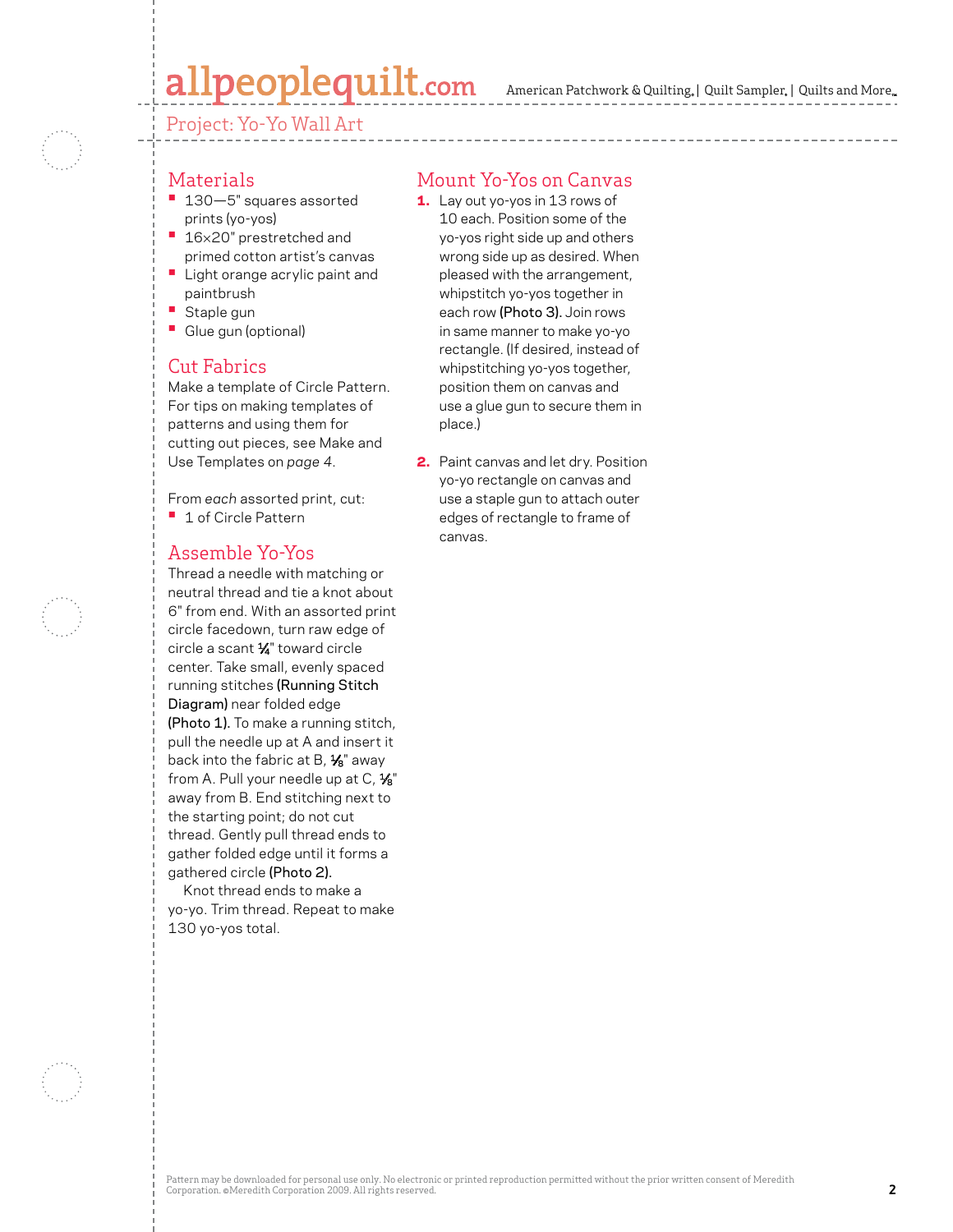# allpeoplequilt.com American Patchwork & Quilting, | Quilt Sampler, | Quilts and More..

 $\cdots \cdots \cdots \cdots$ 



PHOTO 1 PHOTO 2







RUNNING STITCH



**\*** NOTE:

When printing a downloadable pdf, set Page Scaling preference to NONE to print patterns at 100%. Do NOT "Shrink to Fit" or "Fit to Printable Area."

Pattern may be downloaded for personal use only. No electronic or printed reproduction permitted without the prior written consent of Meredith Corporation. ©Meredith Corporation 2009. All rights reserved. Princet exposured the prince metal exposured.